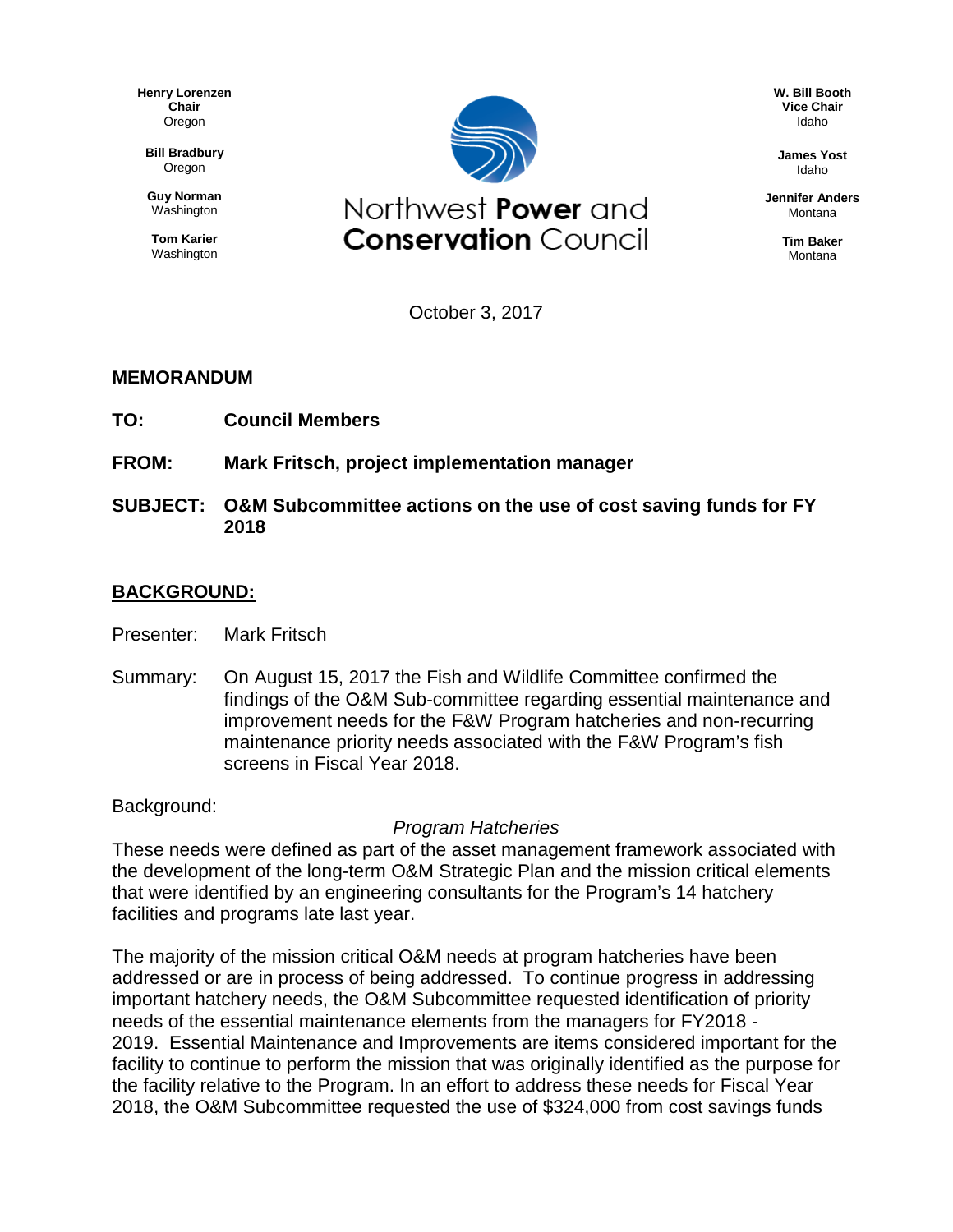identified by the cost savings workgroup in FY 2018 to initiate action on the following elements identified in the table below.

Confirmation of costs, permitting and environmental compliance by the facility managers and Bonneville project managers must be completed before the described actions can occur.

| Sekokini Springs,<br>Project #1991-019-03                                                   | Spring #2 Infiltration Gallery                                                                                                                                                                                                                                                                                                                                                                                                                                                                               | \$15,000  |
|---------------------------------------------------------------------------------------------|--------------------------------------------------------------------------------------------------------------------------------------------------------------------------------------------------------------------------------------------------------------------------------------------------------------------------------------------------------------------------------------------------------------------------------------------------------------------------------------------------------------|-----------|
| Umatilla,<br>Project #1989-035-00                                                           | Mission Critical - Well System. Efforts to initiate a<br>comprehensive review of well system is<br>ongoing. All essential needs (listed below) are<br>linked to this review. Determination of path to<br>address needs will be defined by end of calendar<br>year. If emergencies arise, action will be<br>addressed through BOG. Bonneville working with<br>ODFW and CTUIR on urgent electrical<br>issues. \$20,000 allocated to assist in<br>comprehensive review for specialized<br>engineering services. | \$20,000  |
| <b>Snake River Sockeye</b><br>Propagation,<br>Project # 2007-402-00                         | Springfield - Mission Critical - Chiller system.<br>Engineering services contracted to develop<br>design and specifications for chilled water<br>delivery system upgrade. Cost identified for<br>FY'18 and '19. (total at \$150,000)                                                                                                                                                                                                                                                                         | \$75,000  |
|                                                                                             | Eagle - Replace 2 Fiberglass Transportation<br>Tanks (250 gallon).                                                                                                                                                                                                                                                                                                                                                                                                                                           | \$16,500  |
|                                                                                             | Eagle – Well #3: VFD Unit. Due to the age of this<br>critical unit, replacement is necessary.                                                                                                                                                                                                                                                                                                                                                                                                                | \$11,500  |
| Colville,<br>Project #1985-038-00                                                           | Chiller (15 Ton), Leaks Freon, needs to be<br>replaced.                                                                                                                                                                                                                                                                                                                                                                                                                                                      | \$42,000  |
| <b>Grande Ronde</b><br>Supplementation,<br>Project #1998-007-02                             | Lostine - Alarm System, Flow Detection. Has<br>been partially damaged by erosion. Needs to be<br>repaired.                                                                                                                                                                                                                                                                                                                                                                                                   | \$30,000  |
| <b>Lake Roosevelt</b><br>Resident,<br>Project #1991-047-00                                  | Sherman - Mission Critical - Lake Water<br>Pumps. Move pumps and extend to deeper<br>water to maintain flow during reservoir<br>drawdown. Total costs includes pumps, piping,<br>and ancillary equipment. Subject to engineering<br>and permitting before purchase of equipment.                                                                                                                                                                                                                             | \$30,000  |
| Subtotal (estimated costs)                                                                  |                                                                                                                                                                                                                                                                                                                                                                                                                                                                                                              | \$240,000 |
| Variation Expected (+35%) with cost confirmation and<br>installation costs.<br><b>Total</b> |                                                                                                                                                                                                                                                                                                                                                                                                                                                                                                              | \$84,000  |
|                                                                                             |                                                                                                                                                                                                                                                                                                                                                                                                                                                                                                              | \$324,000 |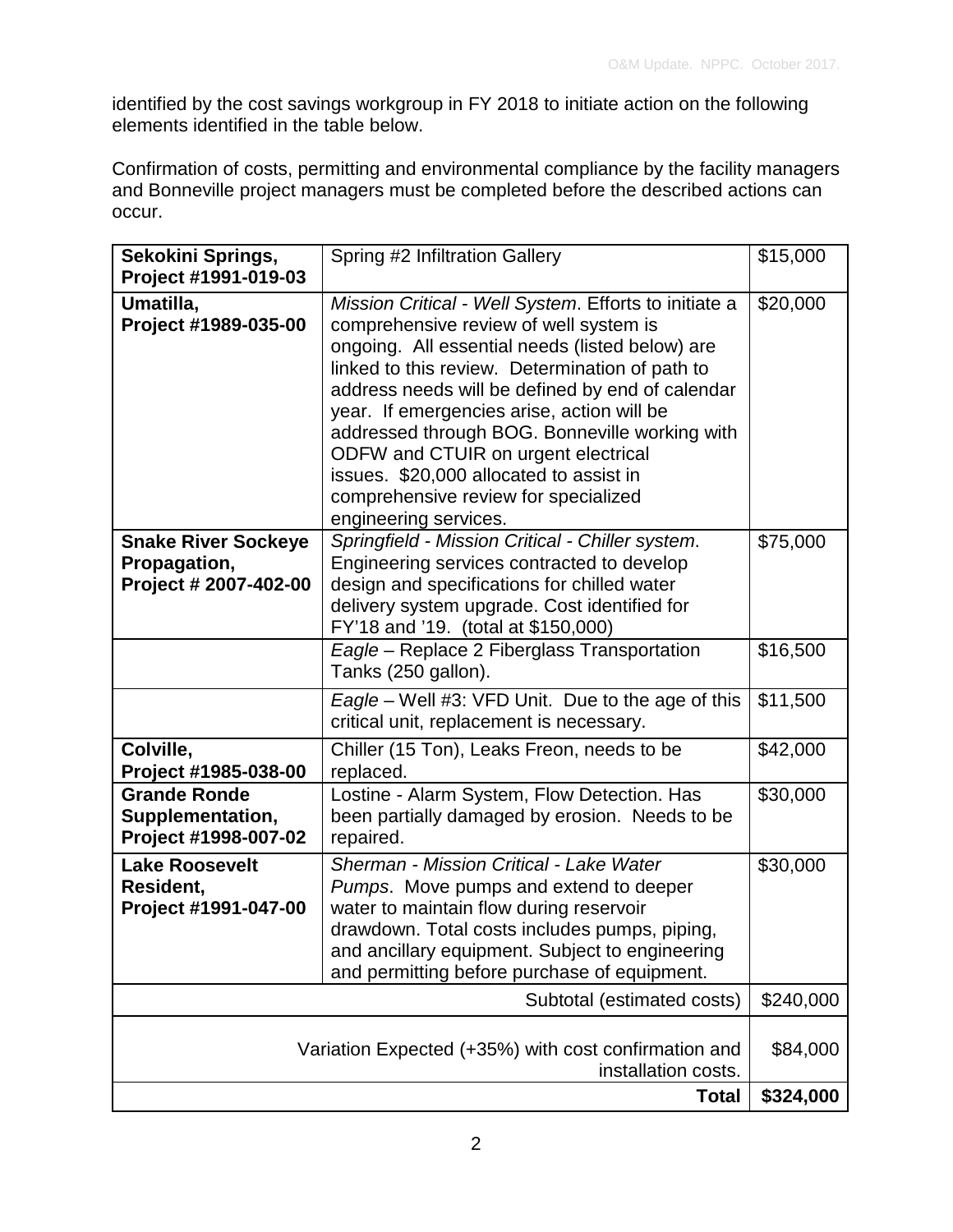There are other essential maintenance elements, but it is anticipated as the O&M Strategic Plan is developed those elements will be described and may be addressed through future cost savings.

## *Program Screens*

These needs were defined as part of the asset management framework associated with the development of the long-term O&M Strategic Plan. Council and Bonneville staff have been working with the Program's fish screen managers and project sponsors over the past 3 years to identify priority needs. These fish screen needs have been identified and developed in a similar fashion as the hatchery mission-critical elements were last year.

To identify the non-recurring needs of the Program's fish screens the O&M Subcommittee requested information and estimate of replacement costs from the fish managers in late June 2017. Priority needs were identified by 5 of the Program's 14 managers/sponsors. To initiate actions for these fish screen needs, the O&M Subcommittee requested the use of \$150,000 from cost savings funds identified by the cost savings workgroup in FY 2018. Before any fish screen repair or replacement actions can occur, confirmation of total costs, permitting and environmental compliance and review by Bonneville engineers will need to occur – basically ensuring that they are shovel ready for FY 2018. After confirmation occurs, a schedule and updated cost estimates for implementing repairs or replacement of the five fish screens identified in the table below will be brought back to the cost savings workgroup, the fish and wildlife committee and if requested, the Council.

There are additional fish screen O&M priorities that need to be addressed in FY 2019 and FY 2020, and clarification of those needs will be documented as the O&M Strategic Plan is developed for possible funding through cost savings.

| Idaho,<br>Project # 1994-015-00 | L-03AO. Older 45 degree screen, relocate new<br>screen and bypass. River has moved and screen<br>is not functional.                                                                                                                                                   | \$100,000 |
|---------------------------------|-----------------------------------------------------------------------------------------------------------------------------------------------------------------------------------------------------------------------------------------------------------------------|-----------|
| WDFW,<br>Project #1992-009-00   | Snipes and Allen. Replace the screen material<br>with new fish-friendly perforated plate. In<br>addition, structural fabrication needs for the<br>frames (e.g., original high build epoxy coating is<br>experiencing failure) will be completed during<br>renovations | \$100,000 |
| ODFW,<br>Project #1993-066-00   | Beech Cr. NO. 7. Update Walkways (2); Needs<br>Guards for paddlewheel/Driveline; Gantry<br>replacement; modify bypass trash rack; Sand<br>Blast and paint components or replacement;<br>bearing replacements; seals.                                                  | \$40,000  |